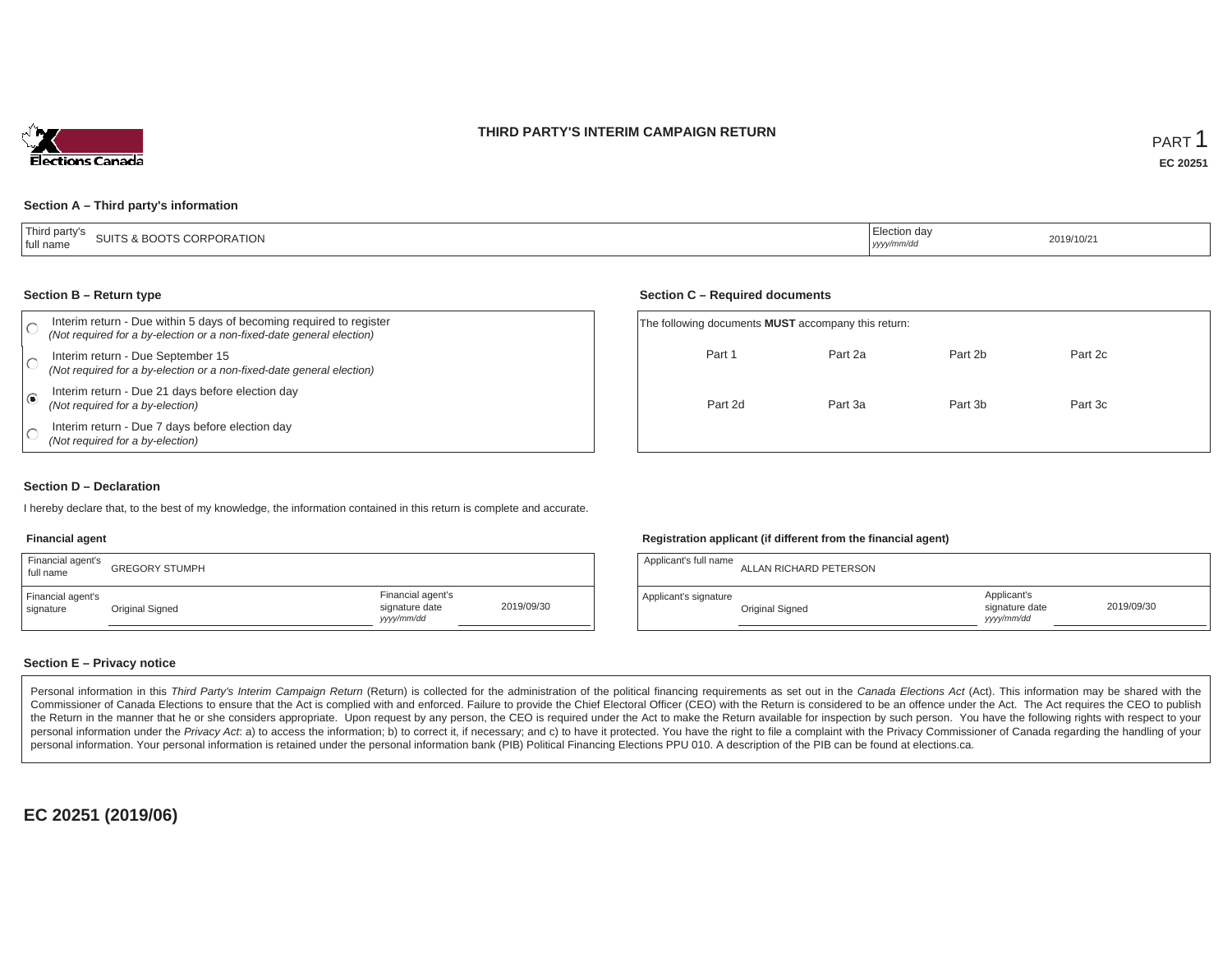

### **THIRD PARTY'S INTERIM CAMPAIGN RETURN THIRD PARTY'S INTERIM CAMPAIGN RETURN<br>Statement of monetary contributions received PART 2a**

| No.            | <b>Full name</b>                            | <b>Street</b> | <b>Street</b> |      | City         | Prov./    | Postal        | Date                                                                              | Individual   | Business /<br>Commercial<br>organization | Government | <b>Trade union</b> | Corporation<br>without share<br>capital | Unincorporated<br>organization or<br>association |
|----------------|---------------------------------------------|---------------|---------------|------|--------------|-----------|---------------|-----------------------------------------------------------------------------------|--------------|------------------------------------------|------------|--------------------|-----------------------------------------|--------------------------------------------------|
|                |                                             | no.           |               | Apt. |              | Terr.     | code          | received<br>yyyy/mm/dd                                                            | \$           | s.                                       | \$         | -S                 | \$                                      | \$                                               |
|                | Grignan Holdings Ltd. (Allan R. Peterson)   |               |               |      | Spruce Grove | AB        | <b>T7X0A6</b> | 2019/08/20                                                                        |              | 100.00                                   |            |                    |                                         |                                                  |
|                |                                             |               |               |      |              |           |               |                                                                                   |              |                                          |            |                    |                                         |                                                  |
| $\overline{2}$ | Grignan Holdings Ltd. (Allan R. Peterson)   |               |               |      | Spruce Grove | AB        | <b>T7X0A6</b> | 2019/08/21                                                                        |              | 5,000.00                                 |            |                    |                                         |                                                  |
| 3              | Mike Myshak Management Ltd.                 |               |               |      | Acheson      | AB        | <b>T7X6A8</b> | 2018/08/28                                                                        |              | 2,500.00                                 |            |                    |                                         |                                                  |
| $\overline{4}$ | RC Morris & Company                         |               |               |      | Vancouver    | BC        | V6C3P1        | 2019/09/06                                                                        |              | 10,000.00                                |            |                    |                                         |                                                  |
| 5              | John McBride                                |               |               |      | Toronto      | <b>ON</b> | <b>M5X1B1</b> | 2019/09/16                                                                        | 1,000.00     |                                          |            |                    |                                         |                                                  |
|                | 6 Tim Conlin                                |               |               |      | Calgary      | AB        | T3Z3E6        | 2019/09/16                                                                        | 1,000.00     |                                          |            |                    |                                         |                                                  |
| $\overline{7}$ | Michael Castledine                          |               |               |      | Ottawa       | ON        | K2R1C3        | 2019/09/17                                                                        | 1,000.00     |                                          |            |                    |                                         |                                                  |
| 8              | Schell Holdings (Alberta) Ltd.              |               |               |      | High River   | AB        | <b>T1V1N3</b> | 2019/09/23                                                                        |              | 2,000.00                                 |            |                    |                                         |                                                  |
| 9              | Robert Nowicki                              |               |               |      | Edmonton     | AB        | T6M0A3        | 2019/09/23                                                                        | 250.00       |                                          |            |                    |                                         |                                                  |
|                | 10 Ronald Mathison                          |               |               |      | Calgary      | AB        | <b>T2T0R2</b> | 2019/09/23                                                                        | 1,000.00     |                                          |            |                    |                                         |                                                  |
|                | 11 George Rogers                            |               |               |      | Calgary      | AB        | <b>T2N1P7</b> | 2019/09/23                                                                        | 1,000.00     |                                          |            |                    |                                         |                                                  |
|                | 12 Roxane Tremblay                          |               |               |      | Moose Jaw    | SK        | S6H6P1        | 2019/09/24                                                                        | 1,000.00     |                                          |            |                    |                                         |                                                  |
|                | 13 Rusty Goepel                             |               |               |      | Vancouver    | BC        | V6P6R3        | 2019/09/24                                                                        | 250.00       |                                          |            |                    |                                         |                                                  |
|                | 14 JDS Energy & Mining Inc. (Jeff Stibbard) |               |               |      | Kelowna      | BC.       | V1Y1W2        | 2019/09/27                                                                        |              | 1,000.00                                 |            |                    |                                         |                                                  |
|                |                                             |               |               |      |              |           |               | Totals carried forward from previous page \$                                      |              |                                          |            |                    |                                         |                                                  |
|                |                                             |               |               |      |              |           |               | Total amount of monetary contributions by contributors who gave over \$200 (A)    | 6,500.00     | 20,600.00                                |            |                    |                                         |                                                  |
|                |                                             |               |               |      |              |           |               | Number of contributors who gave over \$200                                        | $\mathsf{R}$ |                                          |            |                    |                                         |                                                  |
|                |                                             |               |               |      |              |           |               | Total amount of monetary contributions by contributors who gave \$200 or less (B) | 2,374.00     |                                          |            |                    |                                         |                                                  |
|                |                                             |               |               |      |              |           |               | Number of contributors who gave \$200 or less                                     | 33           |                                          |            |                    |                                         |                                                  |
|                |                                             |               |               |      |              |           |               | Total amount of all monetary contributions (A+B)                                  | 8,874.00     | 20,600.00                                |            |                    |                                         |                                                  |
|                |                                             |               |               |      |              |           |               | Number of contributors who gave monetary contributions                            | 41           |                                          |            |                    |                                         |                                                  |

| Third<br>party | ו ש<br>JRP.<br>val IUN<br>ונור | $\sim$ $\sim$ $\sim$<br>2019/10/2<br>'mm/ac<br>,,,,, | Pagu<br>וש |
|----------------|--------------------------------|------------------------------------------------------|------------|
|----------------|--------------------------------|------------------------------------------------------|------------|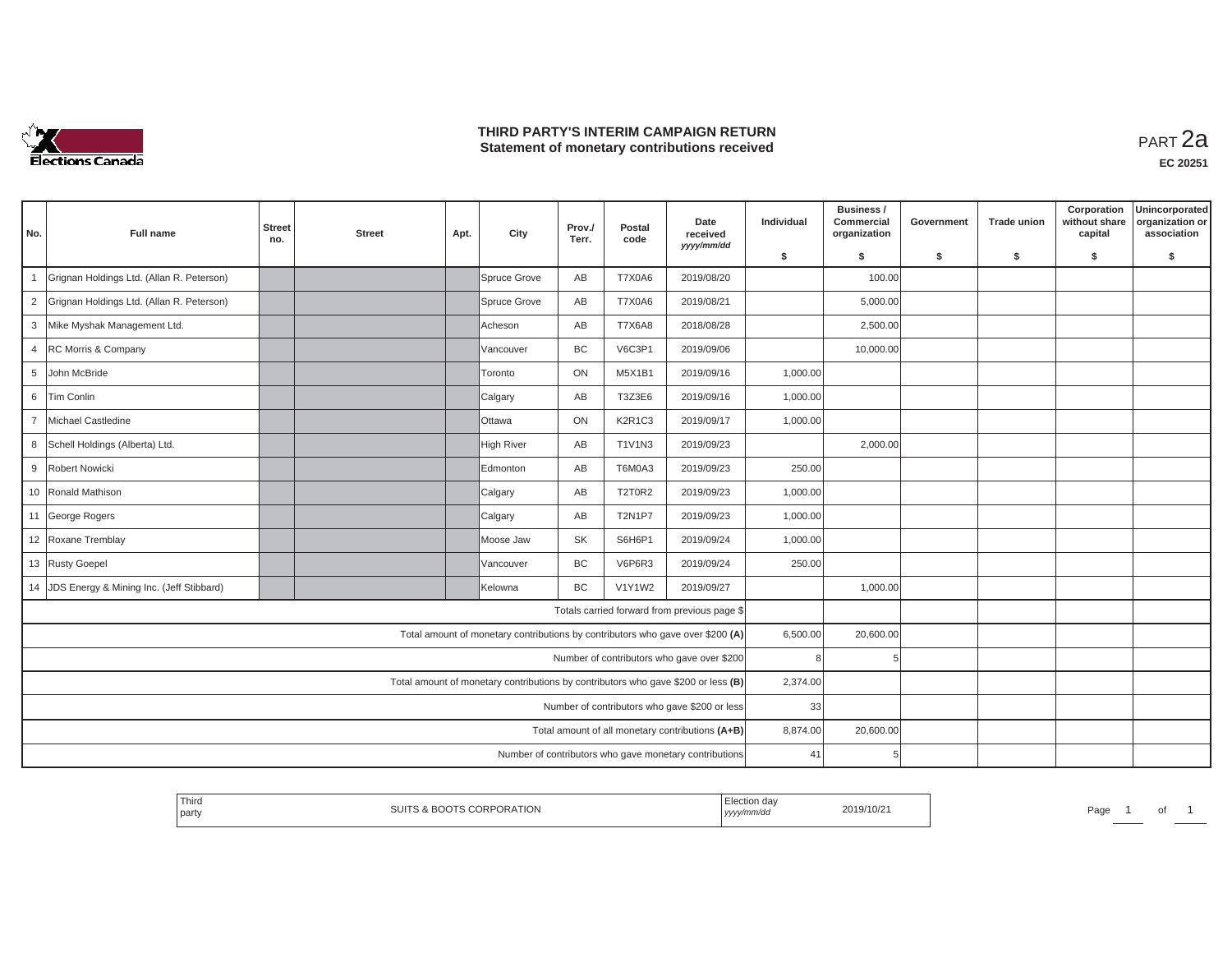

# **THIRD PARTY'S INTERIM CAMPAIGN RETURN**  THIRD PARTY'S INTERIM CAMPAIGN RETURN<br>Statement of non-monetary contributions received<br> **PART 2**b

**EC 20251**

| No. | Full name | Street<br>no. | <b>Street</b> | Apt. | City | Prov./<br>Terr. | Postal<br>code | Date<br>received                                                                      | Individual | Business /<br>Commercial<br>organization | Government | <b>Trade union</b> | Corporation<br>capital | Unincorporated<br>without share organization or<br>association |
|-----|-----------|---------------|---------------|------|------|-----------------|----------------|---------------------------------------------------------------------------------------|------------|------------------------------------------|------------|--------------------|------------------------|----------------------------------------------------------------|
|     |           |               |               |      |      |                 |                | yyyy/mm/dd                                                                            | \$         | \$                                       | \$         | \$                 | \$                     | \$                                                             |
|     |           |               |               |      |      |                 |                |                                                                                       |            |                                          |            |                    |                        |                                                                |
|     |           |               |               |      |      |                 |                |                                                                                       |            |                                          |            |                    |                        |                                                                |
|     |           |               |               |      |      |                 |                |                                                                                       |            |                                          |            |                    |                        |                                                                |
|     |           |               |               |      |      |                 |                |                                                                                       |            |                                          |            |                    |                        |                                                                |
|     |           |               |               |      |      |                 |                |                                                                                       |            |                                          |            |                    |                        |                                                                |
|     |           |               |               |      |      |                 |                |                                                                                       |            |                                          |            |                    |                        |                                                                |
|     |           |               |               |      |      |                 |                |                                                                                       |            |                                          |            |                    |                        |                                                                |
|     |           |               |               |      |      |                 |                |                                                                                       |            |                                          |            |                    |                        |                                                                |
|     |           |               |               |      |      |                 |                |                                                                                       |            |                                          |            |                    |                        |                                                                |
|     |           |               |               |      |      |                 |                |                                                                                       |            |                                          |            |                    |                        |                                                                |
|     |           |               |               |      |      |                 |                |                                                                                       |            |                                          |            |                    |                        |                                                                |
|     |           |               |               |      |      |                 |                |                                                                                       |            |                                          |            |                    |                        |                                                                |
|     |           |               |               |      |      |                 |                |                                                                                       |            |                                          |            |                    |                        |                                                                |
|     |           |               |               |      |      |                 |                |                                                                                       |            |                                          |            |                    |                        |                                                                |
|     |           |               |               |      |      |                 |                | Totals carried forward from previous page \$                                          |            |                                          |            |                    |                        |                                                                |
|     |           |               |               |      |      |                 |                | Total amount of non-monetary contributions by contributors who gave over \$200 (A)    |            |                                          |            |                    |                        |                                                                |
|     |           |               |               |      |      |                 |                | Number of contributors who gave over \$200                                            |            |                                          |            |                    |                        |                                                                |
|     |           |               |               |      |      |                 |                | Total amount of non-monetary contributions by contributors who gave \$200 or less (B) |            |                                          |            |                    |                        |                                                                |
|     |           |               |               |      |      |                 |                | Number of contributors who gave \$200 or less                                         |            |                                          |            |                    |                        |                                                                |
|     |           |               |               |      |      |                 |                | Total amount of all non-monetary contributions (A+B)                                  |            |                                          |            |                    |                        |                                                                |
|     |           |               |               |      |      |                 |                | Number of contributors who gave non-monetary contributions                            |            |                                          |            |                    |                        |                                                                |

| 11111 Q<br>sur'<br>party | PURATION<br>. | ction<br>uu<br>2019/10/2<br>www.<br>, yyyyı |  | محد<br>au' |  | ັບເ |  |
|--------------------------|---------------|---------------------------------------------|--|------------|--|-----|--|
|--------------------------|---------------|---------------------------------------------|--|------------|--|-----|--|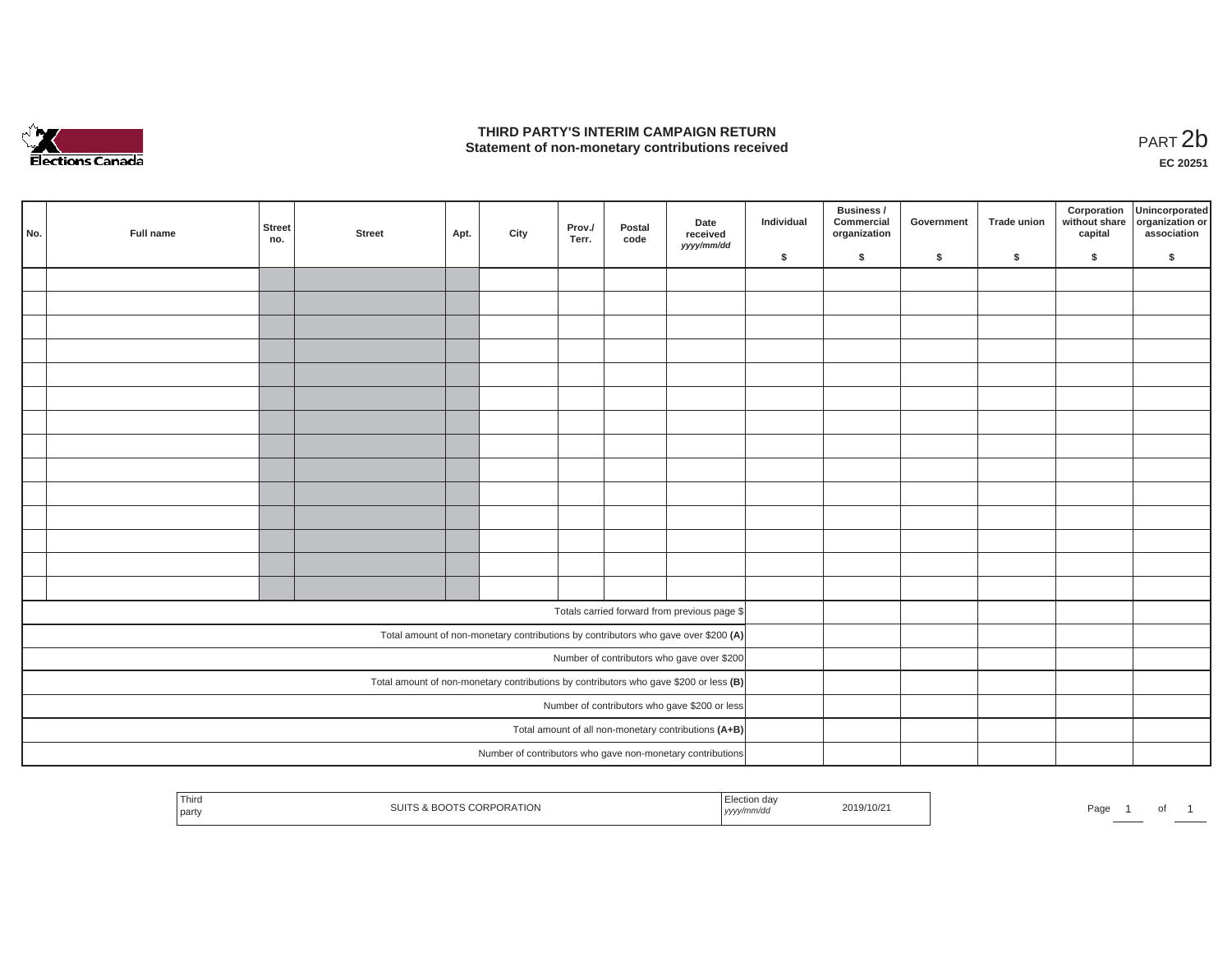

### **THIRD PARTY'S INTERIM CAMPAIGN RETURN**  RD PARTY'S INTERIM CAMPAIGN RETURN<br>Statement of operating loans received **PART 2c**

**EC 20251**

| No.                                                             | Full name | Street<br>no. | <b>Street</b> | Apt. | City | Prov./<br>Terr. | Postal<br>code | Date<br>received<br>yyyy/mm/dd                               | Individual | <b>Business /</b><br>Commercial<br>organization | Government | Trade union | Corporation<br>capital | Unincorporated<br>without share organization or<br>association |
|-----------------------------------------------------------------|-----------|---------------|---------------|------|------|-----------------|----------------|--------------------------------------------------------------|------------|-------------------------------------------------|------------|-------------|------------------------|----------------------------------------------------------------|
|                                                                 |           |               |               |      |      |                 |                |                                                              | \$         | \$                                              | \$         | \$          | \$                     | \$                                                             |
|                                                                 |           |               |               |      |      |                 |                |                                                              |            |                                                 |            |             |                        |                                                                |
|                                                                 |           |               |               |      |      |                 |                |                                                              |            |                                                 |            |             |                        |                                                                |
|                                                                 |           |               |               |      |      |                 |                |                                                              |            |                                                 |            |             |                        |                                                                |
|                                                                 |           |               |               |      |      |                 |                |                                                              |            |                                                 |            |             |                        |                                                                |
|                                                                 |           |               |               |      |      |                 |                |                                                              |            |                                                 |            |             |                        |                                                                |
|                                                                 |           |               |               |      |      |                 |                |                                                              |            |                                                 |            |             |                        |                                                                |
|                                                                 |           |               |               |      |      |                 |                |                                                              |            |                                                 |            |             |                        |                                                                |
|                                                                 |           |               |               |      |      |                 |                |                                                              |            |                                                 |            |             |                        |                                                                |
|                                                                 |           |               |               |      |      |                 |                |                                                              |            |                                                 |            |             |                        |                                                                |
|                                                                 |           |               |               |      |      |                 |                |                                                              |            |                                                 |            |             |                        |                                                                |
|                                                                 |           |               |               |      |      |                 |                |                                                              |            |                                                 |            |             |                        |                                                                |
|                                                                 |           |               |               |      |      |                 |                |                                                              |            |                                                 |            |             |                        |                                                                |
|                                                                 |           |               |               |      |      |                 |                |                                                              |            |                                                 |            |             |                        |                                                                |
|                                                                 |           |               |               |      |      |                 |                |                                                              |            |                                                 |            |             |                        |                                                                |
|                                                                 |           |               |               |      |      |                 |                |                                                              |            |                                                 |            |             |                        |                                                                |
|                                                                 |           |               |               |      |      |                 |                | Totals carried forward from previous page \$                 |            |                                                 |            |             |                        |                                                                |
|                                                                 |           |               |               |      |      |                 |                | Total amount of loans by lenders who provided over \$200 (A) |            |                                                 |            |             |                        |                                                                |
| Number of lenders who provided over \$200                       |           |               |               |      |      |                 |                |                                                              |            |                                                 |            |             |                        |                                                                |
| Total amount of loans by lenders who provided \$200 or less (B) |           |               |               |      |      |                 |                |                                                              |            |                                                 |            |             |                        |                                                                |
| Number of lenders who provided \$200 or less                    |           |               |               |      |      |                 |                |                                                              |            |                                                 |            |             |                        |                                                                |
|                                                                 |           |               |               |      |      |                 |                | Total amount of all loans (A+B)                              |            |                                                 |            |             |                        |                                                                |
|                                                                 |           |               |               |      |      |                 |                | Number of all lenders who provided loans                     |            |                                                 |            |             |                        |                                                                |
|                                                                 |           |               |               |      |      |                 |                |                                                              |            |                                                 |            |             |                        |                                                                |

| Third<br>party | <b>CORPORATION</b><br>BOOTS L<br>SUIT<br>$5 \times$ $50$ | ction dav<br>mm/ac<br>נעצען | 2019/10/2<br>the contract of the contract of the contract of | Page | $\cdot$ |
|----------------|----------------------------------------------------------|-----------------------------|--------------------------------------------------------------|------|---------|
|                |                                                          |                             |                                                              |      |         |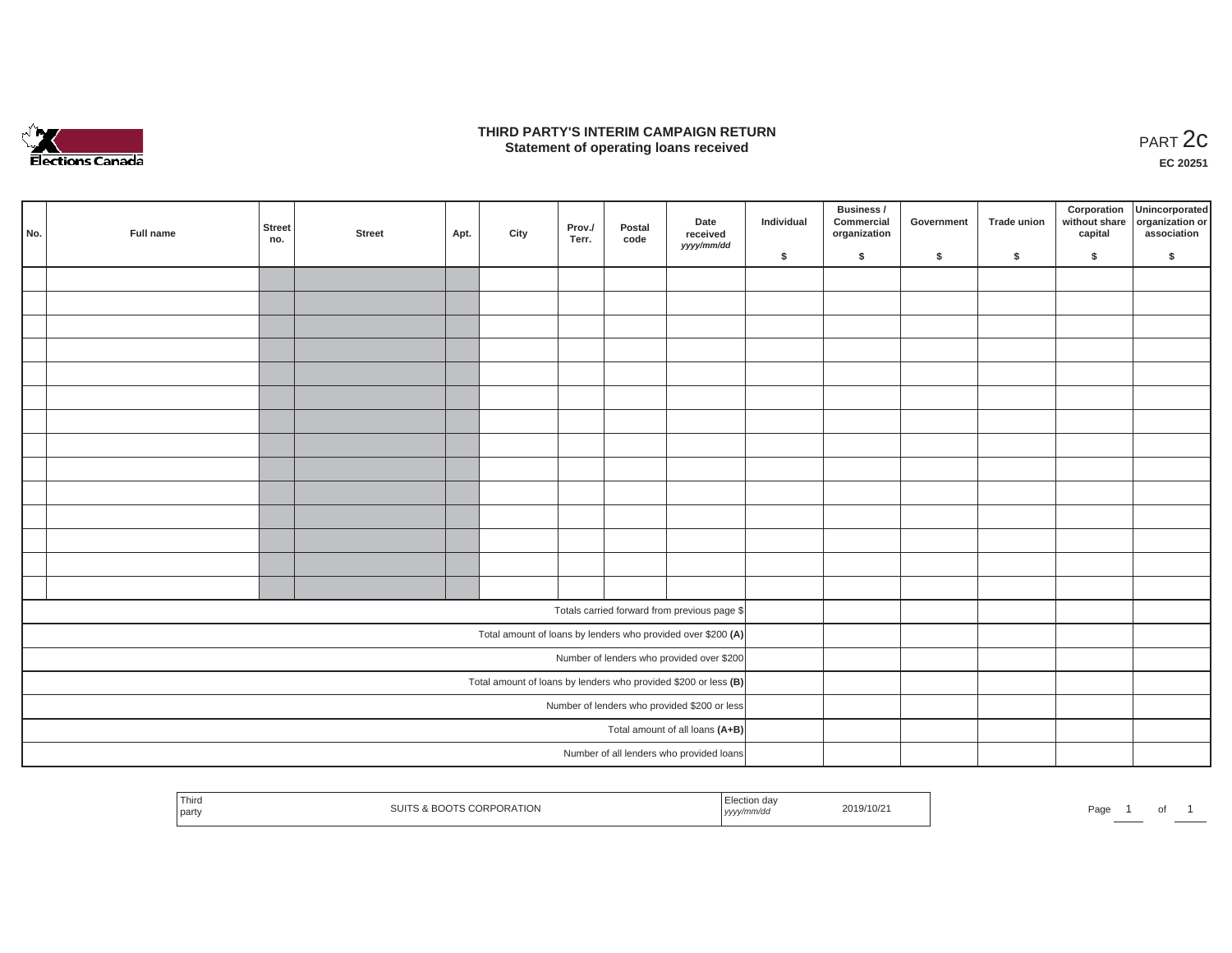

# **THIRD PARTY'S INTERIM CAMPAIGN RETURN SUMMARY STATE SUMMARY OF A SUMMARY OF A SUMMARY OF A SUMMARY OF A SUMMARY OF A SUMMARY OF A SUMMARY OF A SUMMA**<br> **Summary of inflows**

| No.   | Type of contributor / lender                    | <b>Monetary</b><br>contributions<br>(Part 2a)<br>\$ | Non-monetary<br>contributions<br>(Part 2b)<br>\$ | Loans<br>(Part 2c)<br>S. | <b>Total</b><br>\$ | Number of<br>contributors and<br>lenders |
|-------|-------------------------------------------------|-----------------------------------------------------|--------------------------------------------------|--------------------------|--------------------|------------------------------------------|
| 1.    | Individuals                                     | 8,874.00                                            |                                                  |                          | 8,874.00           | 41                                       |
|       | 2. Businesses / Commercial organizations        | 20,600.00                                           |                                                  |                          | 20,600.00          |                                          |
|       | 3. Governments                                  |                                                     |                                                  |                          |                    |                                          |
| 4.    | Trade unions                                    |                                                     |                                                  |                          |                    |                                          |
|       | 5. Corporations without share capital           |                                                     |                                                  |                          |                    |                                          |
|       | 6. Unincorporated organizations or associations |                                                     |                                                  |                          |                    |                                          |
| 7.    | Total (items 1 to 6)                            | 29,474.00                                           |                                                  |                          |                    | 46                                       |
| Total |                                                 |                                                     |                                                  |                          |                    |                                          |
|       | 8. Amount of third party's resources used       |                                                     |                                                  |                          |                    |                                          |
|       | 9. Grand total (items $7$ and $8$ )             | 29,474.00                                           |                                                  |                          | 29,474.00          | 46                                       |

| Third<br>8 BOOTS CORP<br>PORATION<br>SUIT<br>the contract of the contract of<br>party | Election dav<br>yyyy/mm/dd<br>. | 2019/10/21 |
|---------------------------------------------------------------------------------------|---------------------------------|------------|
|---------------------------------------------------------------------------------------|---------------------------------|------------|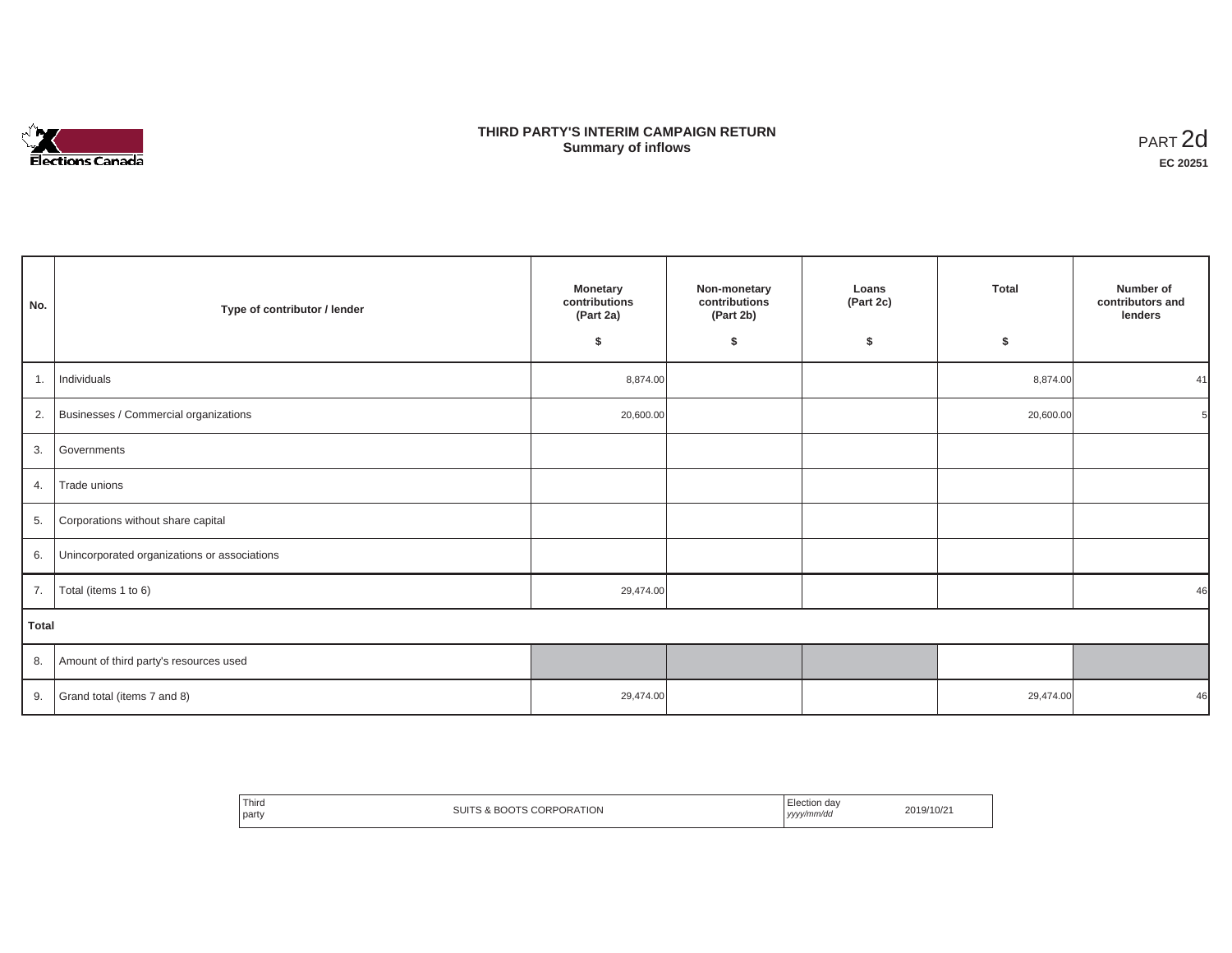

# **THIRD PARTY'S INTERIM CAMPAIGN RETURN Statement of expenses incurred for regulated activities that take place during the pre-election period**  *(Only applicable to a fixed-date general election)*

<code>PART $3$ a</code> **EC 20251**

For a list of expense types, expense categories and expense subcategories, refer to Annex II in the Instructions.

| No.            | Date<br>incurred<br>yyyy/mm/dd | <b>ED Code</b><br>(if applicable) | Supplier                                | <b>Expense type</b> | Expense<br>category          | Expense<br>subcategory | <b>Starting date</b><br>of activity,<br>advertisement<br>or survey<br>yyyy/mm/dd | <b>Ending date</b><br>of activity,<br>advertisement<br>or survey<br>yyyy/mm/dd | Place of activity or<br>advertisement        | <b>Expense amount</b><br>\$ |
|----------------|--------------------------------|-----------------------------------|-----------------------------------------|---------------------|------------------------------|------------------------|----------------------------------------------------------------------------------|--------------------------------------------------------------------------------|----------------------------------------------|-----------------------------|
|                | 2019/08/23                     |                                   | Canadians for Democracy and Prosperity  | Partisan Activity   | Office                       | Website - development  |                                                                                  |                                                                                |                                              | 5,000.00                    |
| $\overline{2}$ | 2019/08/23                     |                                   | Canadian Western Bank                   | Partisan Activity   | Other                        | Transaction fees       |                                                                                  |                                                                                |                                              | 1.00                        |
| $\mathbf{3}$   | 2019/08/23                     |                                   | Stripe Inc.                             | Partisan Activity   | Other                        | Transaction fees       |                                                                                  |                                                                                |                                              | 6.10                        |
| $\overline{4}$ | 2019/09/09                     |                                   | Stripe Inc.                             | Partisan Activity   | Other                        | Transaction fees       |                                                                                  |                                                                                |                                              | 3.20                        |
| $\overline{5}$ | 2019/08/31                     |                                   | Canadian Western Bank Partisan Activity | Partisan Activity   | Other                        | <b>Bank</b> fees       |                                                                                  |                                                                                |                                              | 2.00                        |
| 6              | 2019/09/09                     |                                   | Apogee Consulting Ltd.                  | Partisan Activity   | Salaries, Wages & Consulting | Consulting             |                                                                                  |                                                                                |                                              | 4,200.00                    |
|                |                                |                                   |                                         |                     |                              |                        |                                                                                  |                                                                                |                                              |                             |
|                |                                |                                   |                                         |                     |                              |                        |                                                                                  |                                                                                |                                              |                             |
|                |                                |                                   |                                         |                     |                              |                        |                                                                                  |                                                                                |                                              |                             |
|                |                                |                                   |                                         |                     |                              |                        |                                                                                  |                                                                                |                                              |                             |
|                |                                |                                   |                                         |                     |                              |                        |                                                                                  |                                                                                |                                              |                             |
|                |                                |                                   |                                         |                     |                              |                        |                                                                                  |                                                                                |                                              |                             |
|                |                                |                                   |                                         |                     |                              |                        |                                                                                  |                                                                                |                                              |                             |
|                |                                |                                   |                                         |                     |                              |                        |                                                                                  |                                                                                |                                              |                             |
|                |                                |                                   |                                         |                     |                              |                        |                                                                                  |                                                                                |                                              |                             |
|                |                                |                                   |                                         |                     |                              |                        |                                                                                  |                                                                                |                                              |                             |
|                |                                |                                   |                                         |                     |                              |                        |                                                                                  |                                                                                |                                              |                             |
|                |                                |                                   |                                         |                     |                              |                        |                                                                                  |                                                                                | Totals carried forward from previous page \$ |                             |
|                |                                |                                   |                                         |                     |                              |                        |                                                                                  |                                                                                | Total \$                                     | 9,212.30                    |

| 1 nirc<br>ATION<br>ORA'<br><b>UURF</b><br>party | 2019/10/2<br> | age '<br>$\cdot$ |
|-------------------------------------------------|---------------|------------------|
|-------------------------------------------------|---------------|------------------|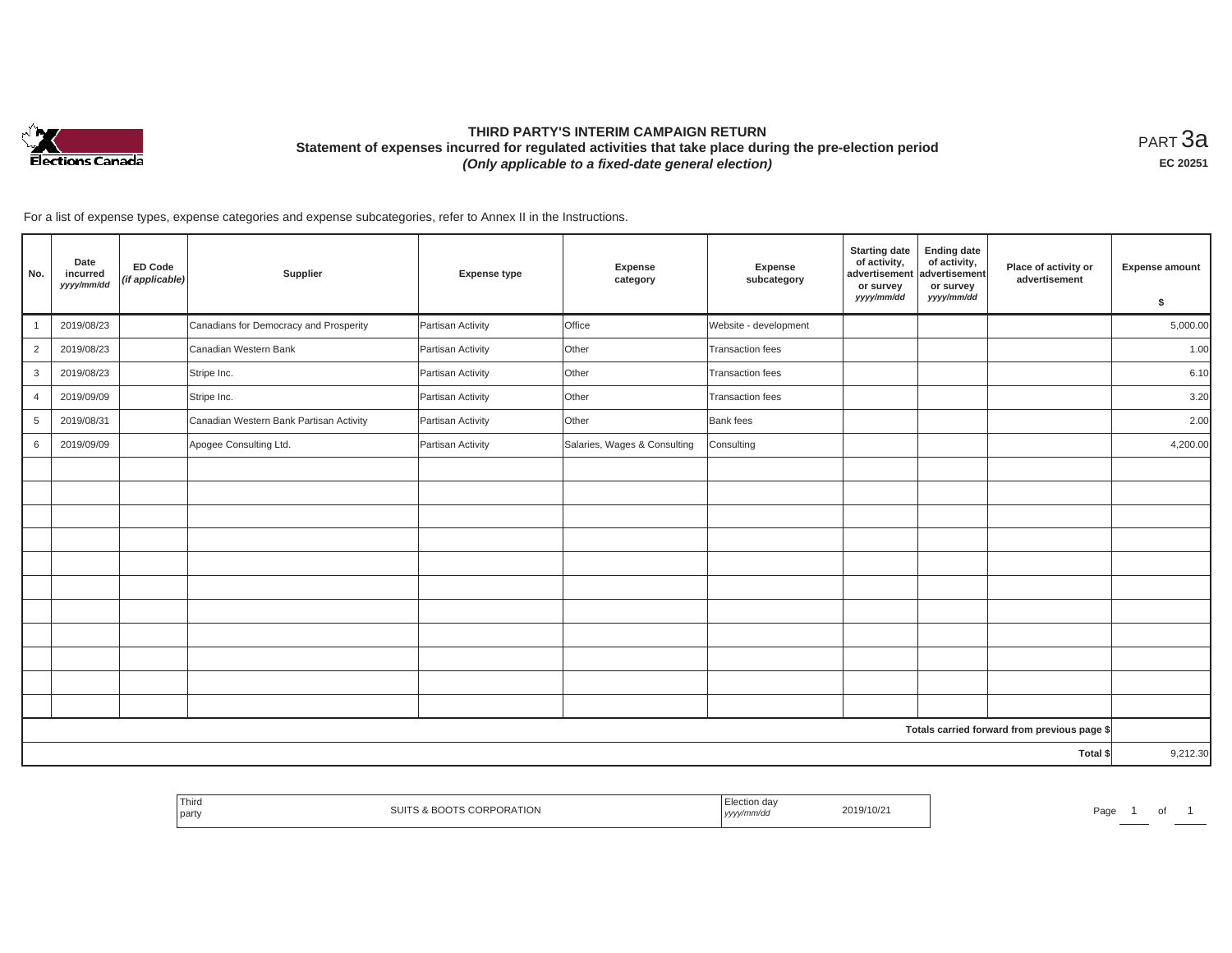

# **THIRD PARTY'S INTERIM CAMPAIGN RETURN Statement of expenses incurred for regulated activities that take place during the election period**<br>РАRТ  $3\mathrm{b}$

**EC 20251**

For a list of expense types, expense categories and expense subcategories, refer to Annex II in the Instructions.

| No.                                          | Date<br>incurred<br>yyyy/mm/dd | <b>ED Code</b><br>(if applicable) | Supplier                               | <b>Expense type</b>  | <b>Expense</b><br>category | Expense<br>subcategory        | <b>Starting date</b><br>of activity,<br>advertisement<br>or survey<br>yyyy/mm/dd | <b>Ending date</b><br>of activity,<br>advertisement<br>or survey<br>yyyy/mm/dd | Place of activity or<br>advertisement | <b>Expense amount</b><br>\$ |
|----------------------------------------------|--------------------------------|-----------------------------------|----------------------------------------|----------------------|----------------------------|-------------------------------|----------------------------------------------------------------------------------|--------------------------------------------------------------------------------|---------------------------------------|-----------------------------|
|                                              | 2019/09/16                     |                                   | The Metropolitan Conference Centre     | Partisan Activity    | Events                     | Deposit for conference        |                                                                                  |                                                                                |                                       | 1,500.00                    |
| $\overline{2}$                               | 2019/09/17                     |                                   | Canadian Western Bank                  | Partisan Activity    | Other                      | Bank fees                     |                                                                                  |                                                                                |                                       | 45.00                       |
| 3                                            | 2019/09/17                     |                                   | Canadian Western Bank                  | Partisan Activity    | Other                      | <b>Bank</b> fees              |                                                                                  |                                                                                |                                       | 1.00                        |
| $\overline{4}$                               | 2019/09/18                     |                                   | Nation Builder                         | Partisan Activity    | Other                      | Transaction fees              |                                                                                  |                                                                                |                                       | 0.72                        |
| $\overline{5}$                               | 2019/09/18                     |                                   | Expedia                                | Partisan Activity    | Events                     | Kick off meetings (Travel)    |                                                                                  |                                                                                |                                       | 796.16                      |
| 6                                            | 2019/09/25                     |                                   | Canadians for Democracy and Prosperity | Partisan Activity    | Other                      | Website - development         |                                                                                  |                                                                                |                                       | 5,000.00                    |
| $\overline{7}$                               | 2019/09/25                     |                                   | Canadians for Democracy and Prosperity | Election Advertising | Social Media               | Social media - design & maint | 2019/09/23                                                                       |                                                                                | National                              | 5,000.00                    |
|                                              |                                |                                   |                                        |                      |                            |                               |                                                                                  |                                                                                |                                       |                             |
|                                              |                                |                                   |                                        |                      |                            |                               |                                                                                  |                                                                                |                                       |                             |
|                                              |                                |                                   |                                        |                      |                            |                               |                                                                                  |                                                                                |                                       |                             |
|                                              |                                |                                   |                                        |                      |                            |                               |                                                                                  |                                                                                |                                       |                             |
|                                              |                                |                                   |                                        |                      |                            |                               |                                                                                  |                                                                                |                                       |                             |
|                                              |                                |                                   |                                        |                      |                            |                               |                                                                                  |                                                                                |                                       |                             |
|                                              |                                |                                   |                                        |                      |                            |                               |                                                                                  |                                                                                |                                       |                             |
|                                              |                                |                                   |                                        |                      |                            |                               |                                                                                  |                                                                                |                                       |                             |
|                                              |                                |                                   |                                        |                      |                            |                               |                                                                                  |                                                                                |                                       |                             |
|                                              |                                |                                   |                                        |                      |                            |                               |                                                                                  |                                                                                |                                       |                             |
| Totals carried forward from previous page \$ |                                |                                   |                                        |                      |                            |                               | 9,212.30                                                                         |                                                                                |                                       |                             |
| Total \$                                     |                                |                                   |                                        |                      |                            |                               | 21,555.18                                                                        |                                                                                |                                       |                             |

| <b>Third</b><br>JRATION<br>party<br>, , , , , , , , , | Page |
|-------------------------------------------------------|------|
|-------------------------------------------------------|------|